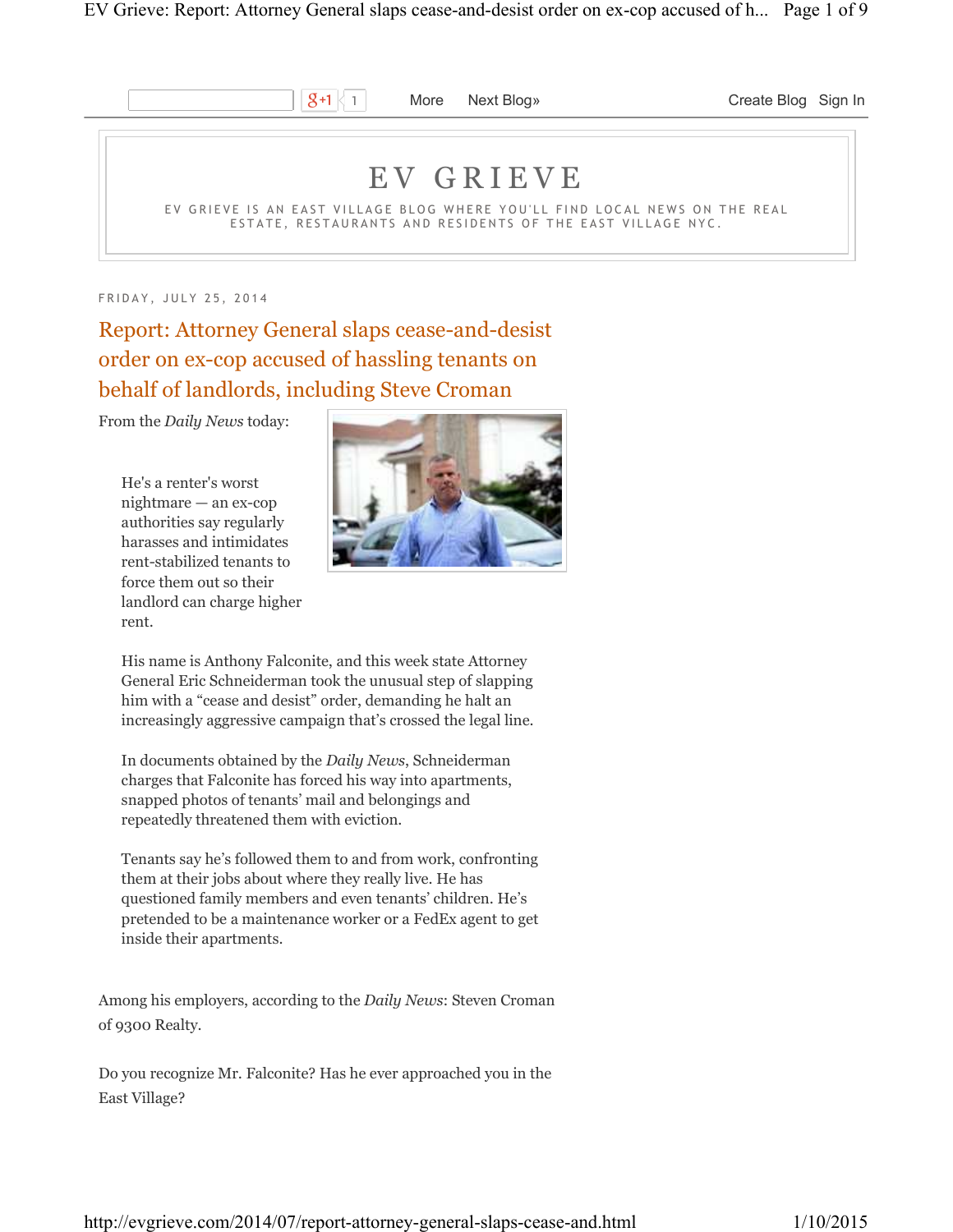$\Box$  SHARE  $\Box$   $\Omega$   $\Omega$ POSTED BYGRIEVEAT9:21 AM LABELS:STEVE CROMAN

## **2 4 C O M M E N T S :**

Anonymous said...

Cease & desist is good but why didn't they arrest him for breaking & entering or harrassment ?

JULY 25, 2014 AT 9:39 AM

JAZ said...

Yeah, that's pretty much exactly how I pictured this guy would look after reading the article.

JULY 25, 2014 AT 9:55 AM

Anonymous said...

This meathead just got put on BLAST.

JULY 25, 2014 AT 10:05 AM

Anonymous said...

Is the attorney general ever going to investigate how many tenants scam the system? Because everyone is so honest and ethical when it cones.to keeping these apts right? Reminds me of when welfare got reformed . Dinkins said it would be Calcutta on the Hudson. Turned out about half a million people were scamming the system. I don't recall any massive prosecutions for fraud. Same deal here. Of course the city under deblasio will never do this. What a joke.

JULY 25, 2014 AT 10:28 AM

Anonymous said...

GO SCHNEIDERMAN!

JULY 25, 2014 AT 10:31 AM

Anonymous said...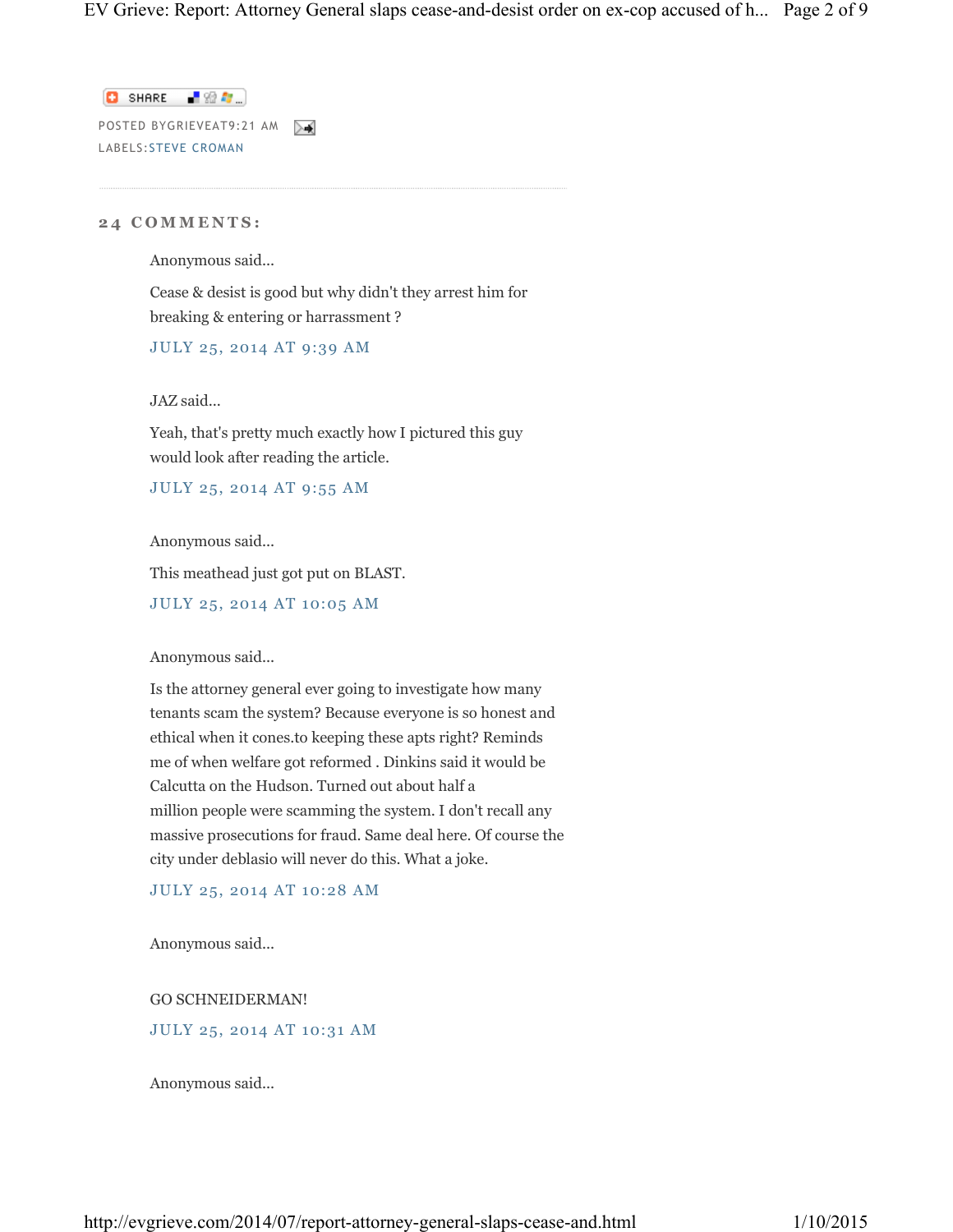This dude sucks and I've dealt with him before. He went and harassed my parents 25 miles outside of the city. I hope this is the beginning of a bigger crack down.

JULY 25, 2014 AT 10:42 AM

## blue glass said...

yes there are people scamming the system, rich and poor people, for various reasons. the rich scam millions (look around, government, non-profits, everyone), poor scam possibly hundreds, they hope for thousands.

but the difference here is that landlords are trying to evict tenants so they can raise the rent. cheating landlords, storekeepers, taxes, etc. is not quite the same as being tossed out onto the street.

extraordinary rent increases are killing the city - for stores and residents alike.

i do not enjoy the 24-hour party and tourist mecca the city has become.

and where will the people that clean the streets, serve the meals, and clean the apartments live?

## JULY 25, 2014 AT 10:53 AM

#### Anonymous said...

He works hand-in-hand with 9300 Realty's Janeth Donovan, doing the bidding of their boss Steve Croman. They tell lies just to intimidate. They create hostile environments and they make EVERYONE feel harassed. Even the market-rate tenants have to deal with their crappy building maintenance. They get locked into 2-year leases, paying at the top of their budgets, so they feel stuck and afraid to complain about the dirty buildings, broken doors, constant utility shut-offs, and dangerous conditions.

### JULY 25, 2014 AT 11:14 AM

Anonymous said...

What is that, his Facebook profile pic or something?

## JULY 25, 2014 AT 12:21 PM

Anonymous said...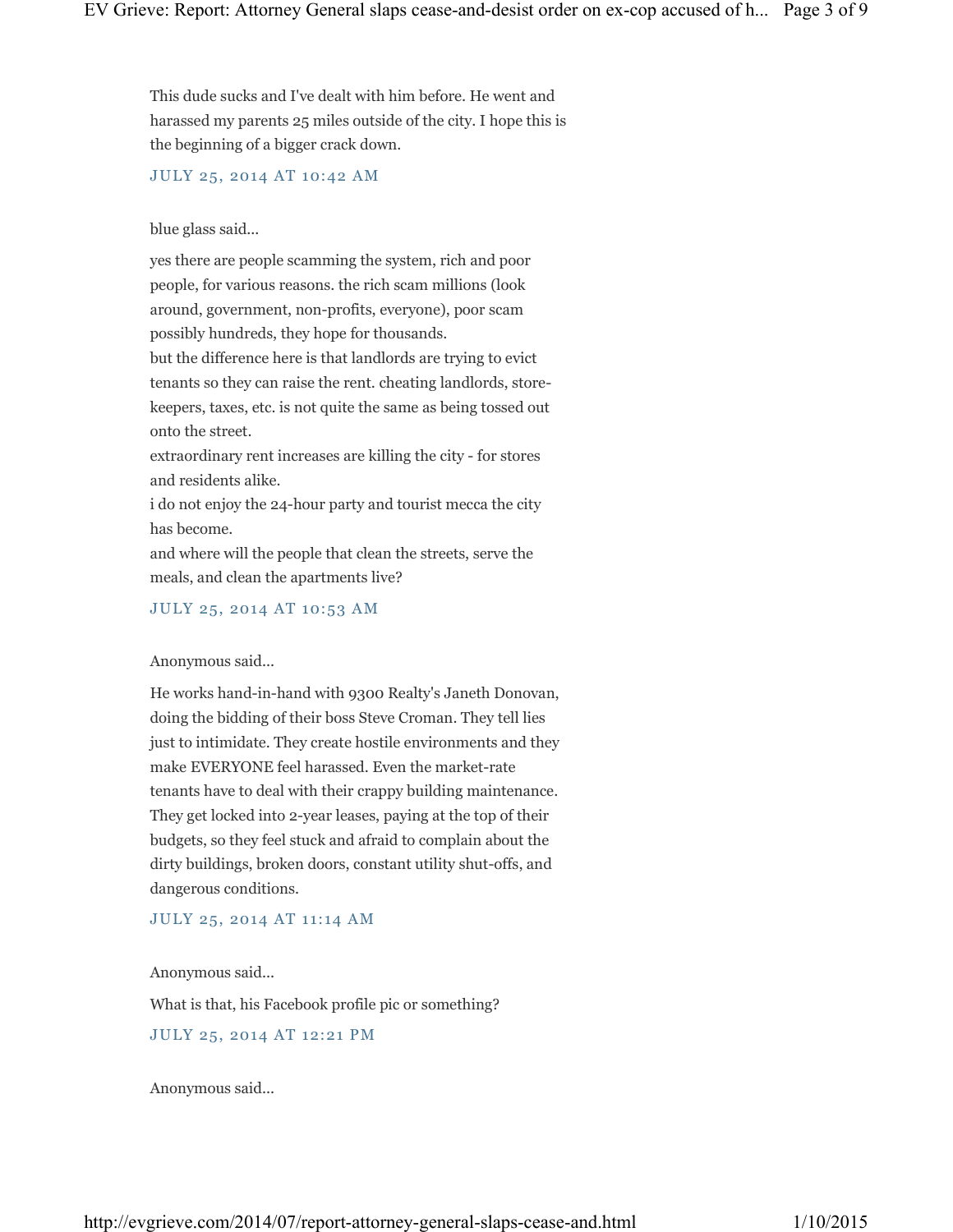As a 9300 tenant I'd like to add my voice to the public disapproval of these cronies! Day in and day out I hear stories of them doing all sorts of things to terrorize people and my story is no different.

JULY 25, 2014 AT 12:23 PM

Ken from Ken's Kitchen said...

Schneiderman's good. He came down hard on our landlord after their leasing agents got caught lying about provisions on leases.

Landlords all over the city hire douchebags like this to investigate/harass tenants. My neighbor had to spend thousands of dollars in court to prove that his mother, who owns a house in Queens, wasn't his wife and that that house wasn't his actual place of residence. The landlord knew they had a bullshit case, but thought they could force him out anyway by making him spend all that money in court. Other people in my building had similar issues with our landlord who used an attorney instead of an ex cop to do the private investigations.

@ July 25, 2014 at 10:28 AM Oh boo fucking hoo.

JULY 25, 2014 AT 2:02 PM

JAZ said...

haha at 10:28 AM. I bet you're one of those people that never met an authority figure he didn't want to bow to.

Yeah, my heart really bleeds for the poor, exploited landlords of Manhattan!

JULY 25, 2014 AT 4:44 PM

Anonymous said...

This goon was in my building the other morning harassing one of my neighbors, trying to see if he wanted to move out for a few thousand bucks, and hoping to intimidate with his cop-ness.

JULY 25, 2014 AT 5:43 PM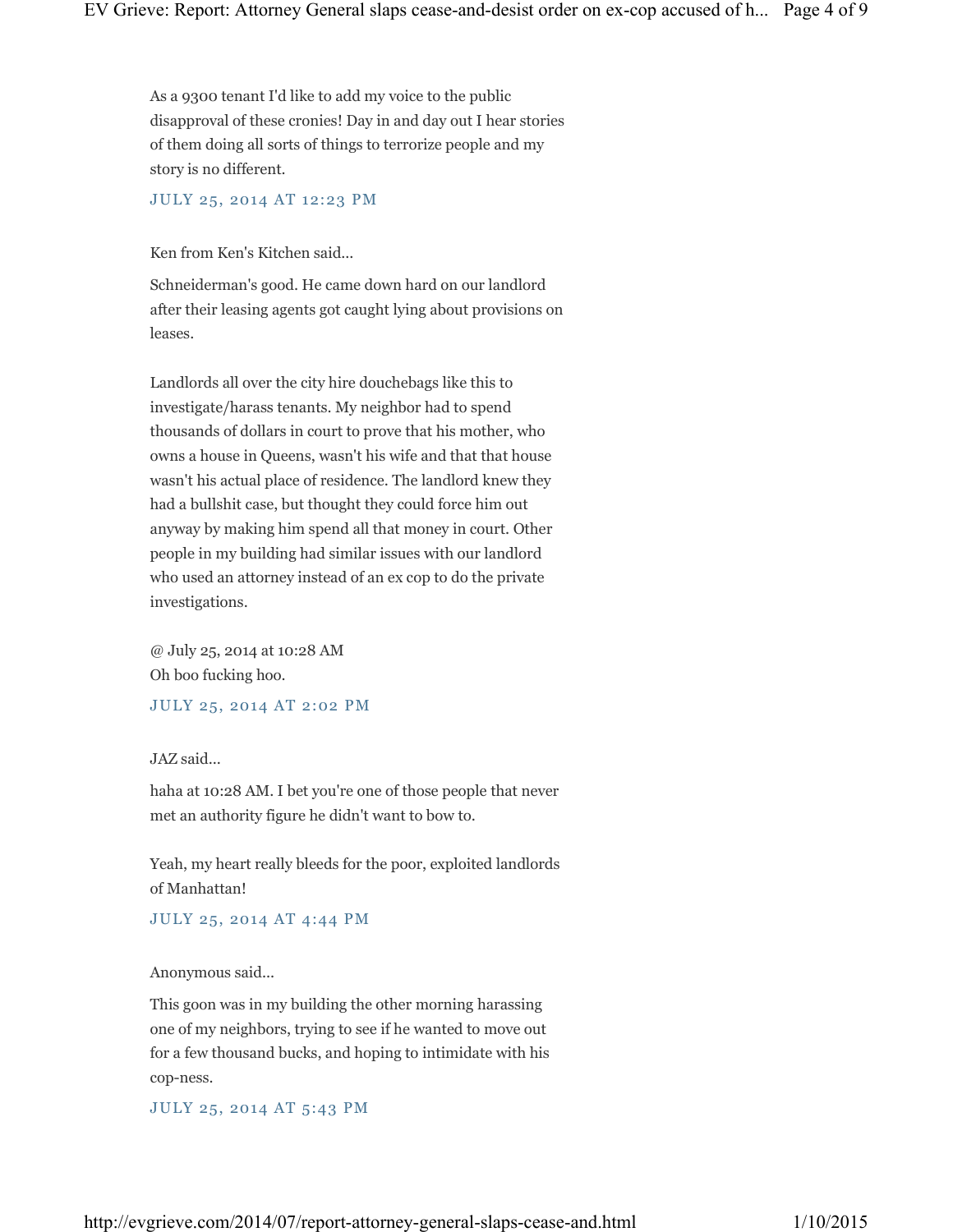Anonymous said...

http://www.yelp.com/biz/croman-real-estate-new-york

http://www.villagevoice.com/2000-05-09/news/there-goesthe-neighborhood/

Croman has a long history of being a crappy landlord. Unfortunately, he bought my building. We have the worst property manager and Falconite has harassed several tenants. They have successfully gotten rid of over half the tenants and made the place a big headache with construction.

JULY 25, 2014 AT 7:10 PM

Anonymous said...

To jazz and ken- I made a legit point- I didnt say landlords are poor or exploited-this whole system is a complete mess oh and i don't rent - haha -

JULY 25, 2014 AT 8:05 PM

Anonymous said...

Not sure why 9300 couldn't just get a real cop to do the intimidating - may have saved them some of the trouble. Clearly the NYPD has exactly zero qualms about unfairly acquiring very large sums of money at the expense of NYC residents.

Example:

http://gothamist.com/2014/01/14/nypd\_civil\_forfeiture.php JULY 25, 2014 AT 11:13 PM

Anonymous said...

10:28 AM/8:05 PM, you don't rent because you're still smooching off your mommy and daddy and living in their basement. Again, you've made this post about you, much like the Boulton & Watt's post. Me, me, me. All about meeeeeeeeeeeee.

Anthony Falconite is no different than cops who are still with the NYOD; they are serving and protecting the corporations and riches, not the public or those who are in need of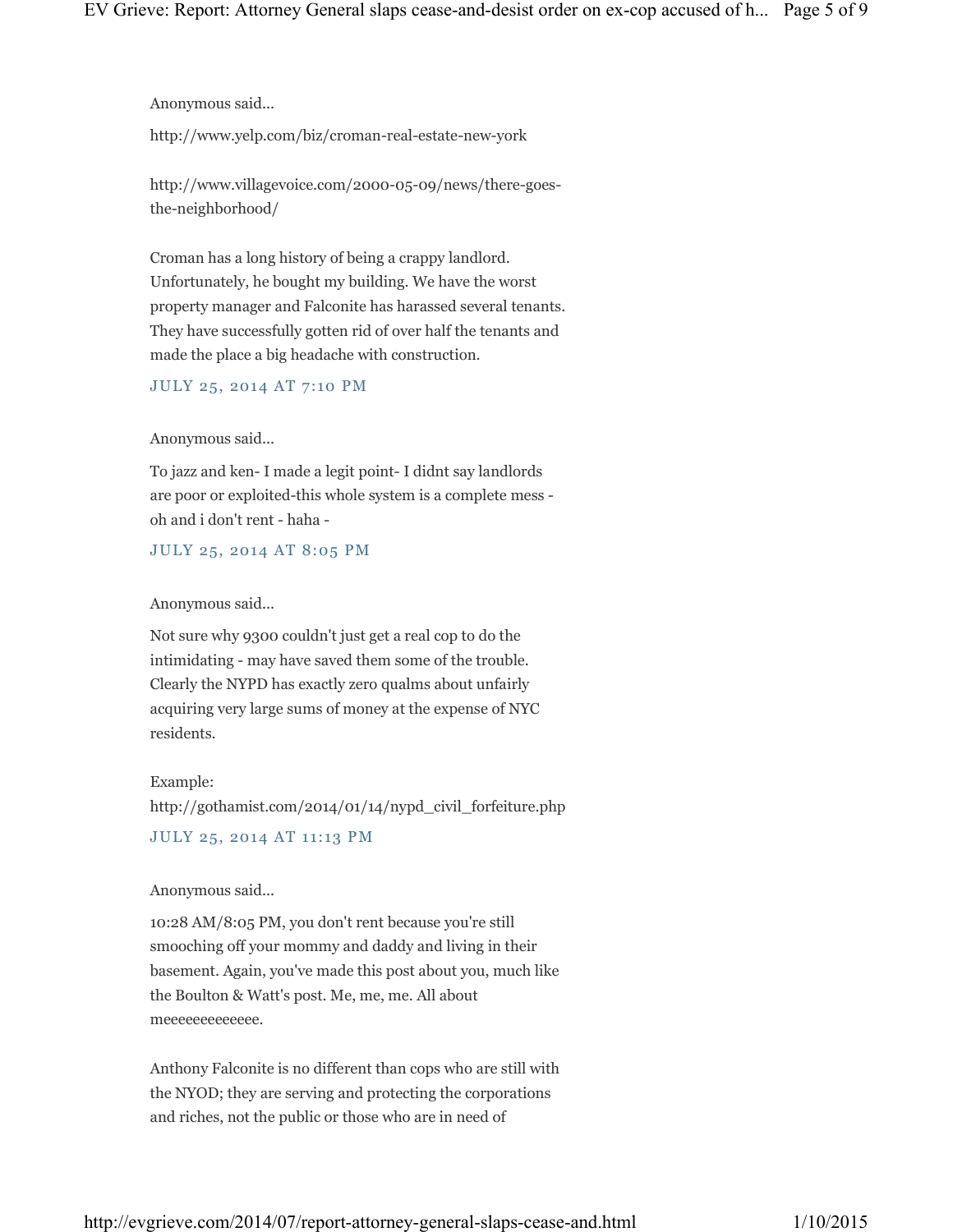assistance. How do you think he's such an expert with this kind of tactic?

The MISSION of the New York City Police Department is to enhance the quality of life of the riches, mostly white, in our City by working in partnership with the corporation and billionaires in accordance with constitutional rights, which NYPD ignores and violates, to enforce the laws, which NYPD breaks, preserve the peace, reduce fear, and provide for a safe environment of the rich like Steve Croman.

JULY 26, 2014 AT 12:02 AM

#### Anonymous said...

This guy is actually retired fireman. He was cop for a few years , resigned and joined the FDNY. He was a fireman much longer than he was a cop. Google him.

JULY 26, 2014 AT 1:33 AM

#### Anonymous said...

Actually I just made a comment. When.people here can't defend their position they attack the commenter. I made a couple points but the bottom line is this whole situation is a mess. I don't rent because I bought myself a place. Sorry that bothers you. I remember the other post now. You flipped out because I had the gall to suggest that in NYC in 2014 charging \$12 a plate isn't outrageous. Whatever . Maybe not.being vulnerable to these landlords is a better idea. Maybe pushing deblasio to.overhaul the system is the way to go. Isn't he the messaih who is going to change NYC?

JULY 26, 2014 AT 4:04 PM

#### Anonymous said...

Why is he a renters worst nightmare? If you are paying your rent and not scamming what's the problem?

JULY 26, 2014 AT 4:20 PM

#### Anonymous said...

BTW I GUARANTEE this jerk (calling him a "goon" is giving him too much credit as he doesn't have a gun on him like a real goon would have) always targets people smaller and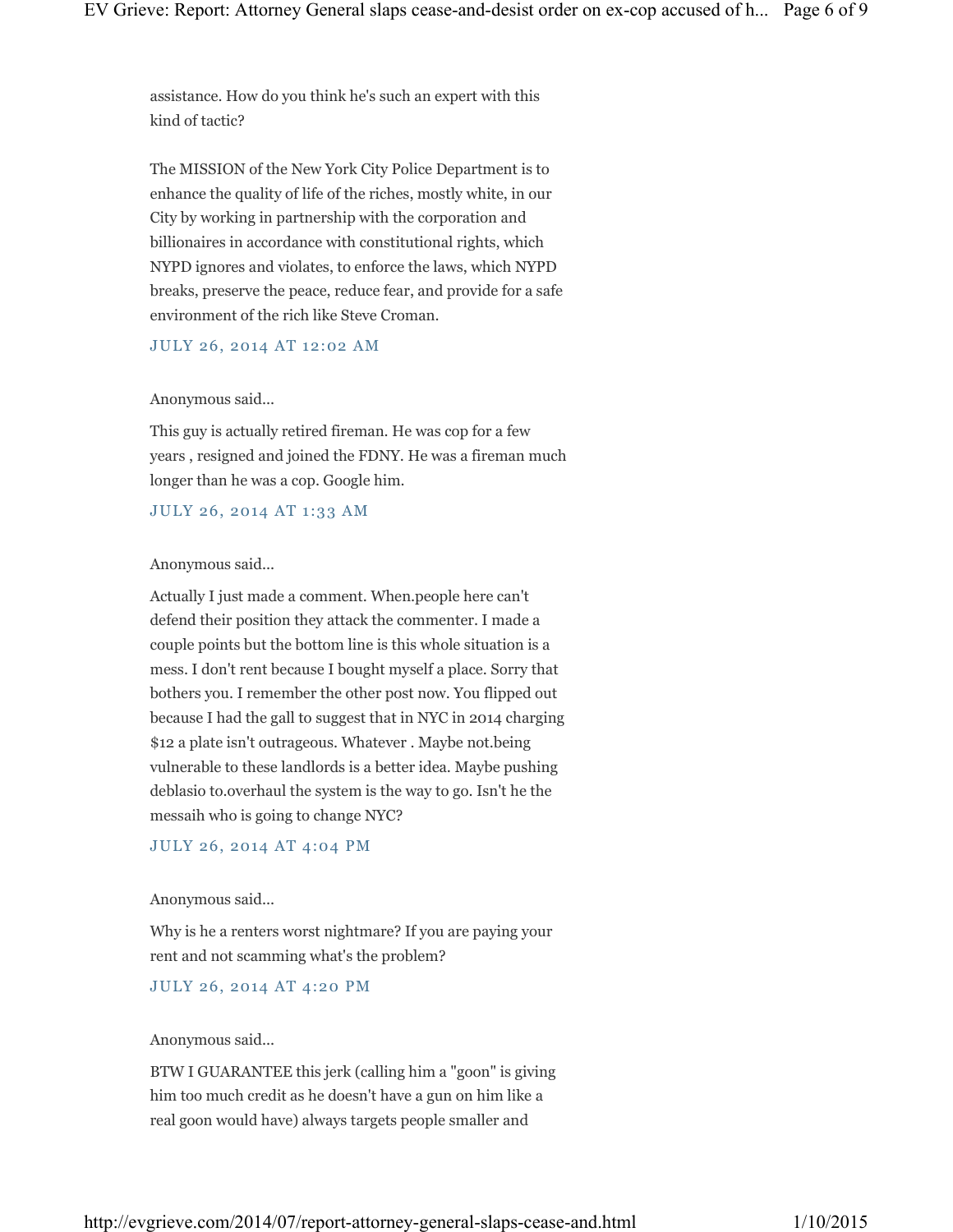weaker than him. A guy his size? No way. A native New Yorker guy his size? Oh definitely no fucking way. Coward.

Croman should be deported back to wherever he came from if he's not from America.

D JULY 27, 2014 AT 4:57 PM

Ken from Ken's Kitchen said...

July 26, 2014 at 4:04 PM

Nothing was wrong with the system until Pataki and Republicans in the state senate destroyed it. Whiner.

## JULY 27, 2014 AT 5:05 PM

Anonymous said...

Someone should punch out this guy. He's not a cop anymore, he has no more arresting powers, he's like everyone else now, fuck him.

D JULY 27, 2014 AT 5:34 PM

Anonymous said...

Yes, Mr. Falconite is 100% a liar in a bully's body.

He weaves in an out of the tough cop talk, sometimes he says he's here on behalf of the NYPD, and sometimes he says he's a former cop. He often reaches or pads down his waistband as if he's carrying a gun.

He loves Anthony Falconite, why I don't know. He'll tell you all about the reality TV show that was made about him, and how he gunned someone down while on the NYPD, as well as his days as a Fire Inspector, never mentions the Fire Fighter part. I guess that's too noble. The rogue cop is the part he loves best. He really enjoys letting you know how amazing he is.

He also attempts to come on to women who refuse his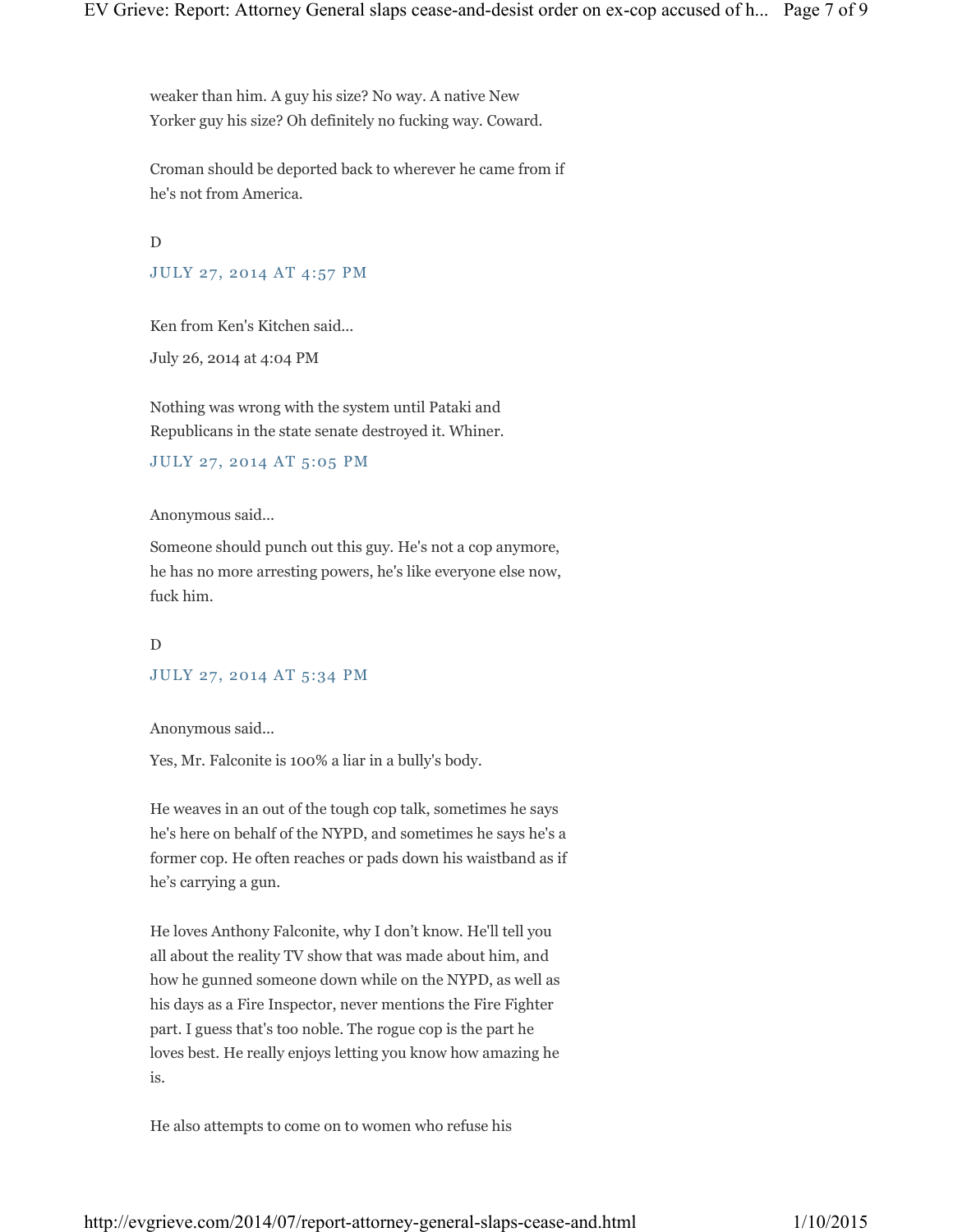threshold buyouts standing in their doorway asking how \$10,000 dollars sounds, as he did with several of my neighbors. Does Steve Croman know what Anthony does on his watch?

I'd like to know how many buildings in East New York, Crown Heights, etc etc , Steve Croman owns that Mr. Falconite has been to offering buyouts.

Anthony often poses as part of building management responsible for repairs, claims to be visiting to inspect for repairs, and then does nothing but open doors and look around, going as far as insisting he be allowed to talk a picture of your apartment. And never reports or returns to fix anything.

9300 also sends out letters when they first take over your building asking what repairs they can do. However, if you have a repair, they waste your time, by either

not showing up or doing the repair incorrectly on purpose.

He's a bully at the least, with a bad case of John Wayne syndrome. He has a good rap, but once you let him know you see through all 5'7" of him, his game is over. Laughing in his face is a great way to bring down that dumbass facade he sports.

If Steve Croman wants me out of my apartment he'll have to pay me the value of it.

Does Steve Croman thinking people who live in Rent Stabilized apartments are so fucking stupid that they'll walk for \$10,000 or less?

When Steve Croman's two brains pump back into each other perhaps he'll come to his senses.

Steve, even Low Security prisons suck.

Is Anthony Falconite someone I would have called a "hero" during his 6 yr stint with the NYPD or on 9/11 with the FDNY?

Two disgraceful people, who actually believe they are entitled